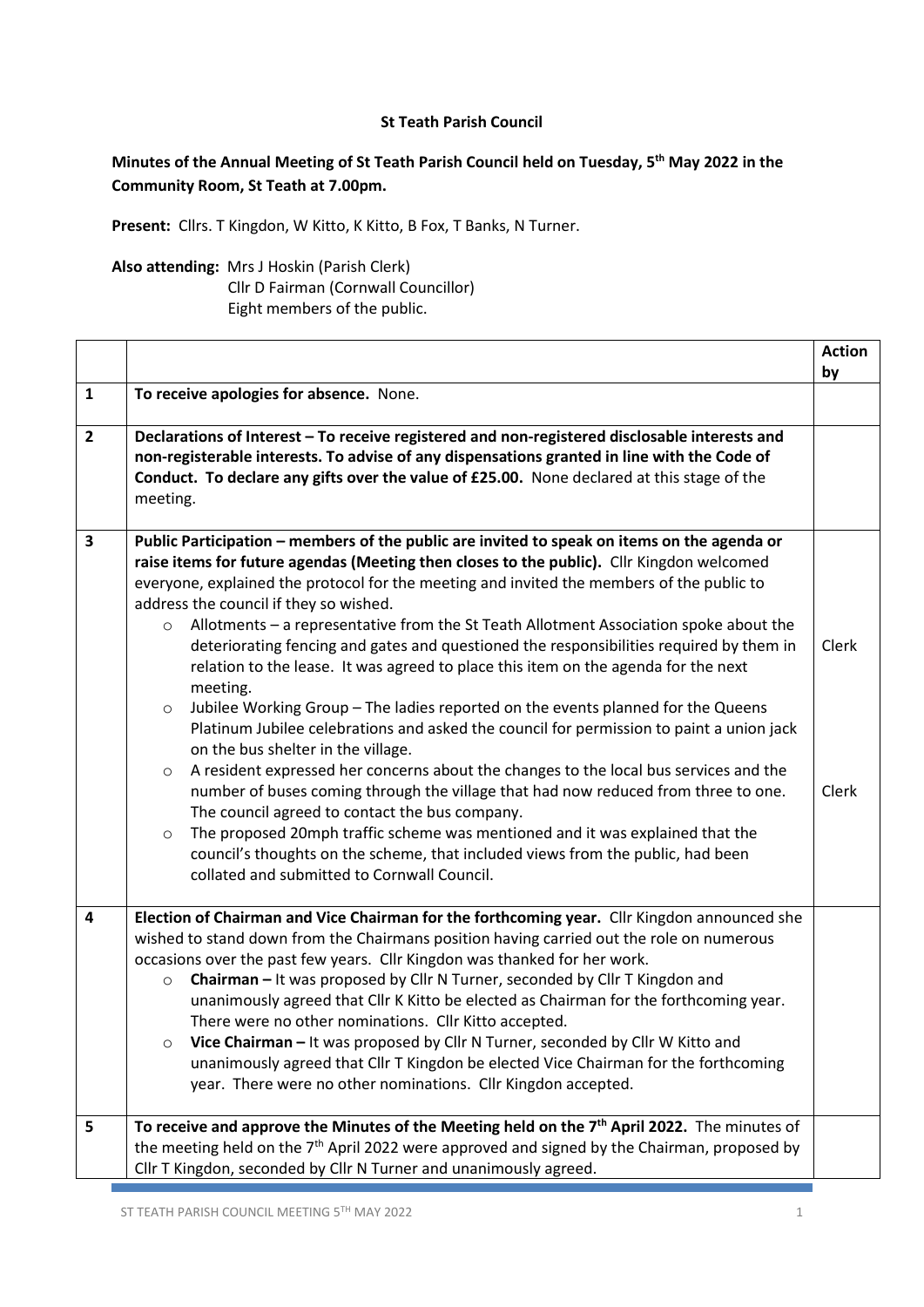| $6\phantom{a}$          | County Council - report from the Cornwall Council Ward member Cllr D Fairman.<br>Cllr Fairman congratulated Cllr Kerri Kitto on being appointed Chairman of the Parish Council.<br>Cllr Fairman spoke about the 20mph traffic scheme. He also stated the local bus company had<br>requested yellow lines be painted around the square (clock tower) to prevent parking that<br>would enable the buses to turn. Cornwall Councillor, Cllr Desmond (portfolio holder for<br>transport) had rationalised services in East Cornwall. It was noted that the stop at Knights Mill<br>was dangerous.<br>Cllr Fox suggested smaller buses be used. It was noted the St Teath Community Bus was still<br>available but this was not a free service.<br>Cllr Fairman had spoken to MP Scott Mann about the pressure on Natural England to take                                                                                                                                                                                                                                                                                                                                                                                                                                                                                                                                                                                                                                                                                                              |                    |
|-------------------------|---------------------------------------------------------------------------------------------------------------------------------------------------------------------------------------------------------------------------------------------------------------------------------------------------------------------------------------------------------------------------------------------------------------------------------------------------------------------------------------------------------------------------------------------------------------------------------------------------------------------------------------------------------------------------------------------------------------------------------------------------------------------------------------------------------------------------------------------------------------------------------------------------------------------------------------------------------------------------------------------------------------------------------------------------------------------------------------------------------------------------------------------------------------------------------------------------------------------------------------------------------------------------------------------------------------------------------------------------------------------------------------------------------------------------------------------------------------------------------------------------------------------------------------------------|--------------------|
| $\overline{\mathbf{z}}$ | affordable housing schemes out of the equation for new developments.<br>Clerks Report - for information only. Noted. The bench would be delivered to Cllr Kitto.                                                                                                                                                                                                                                                                                                                                                                                                                                                                                                                                                                                                                                                                                                                                                                                                                                                                                                                                                                                                                                                                                                                                                                                                                                                                                                                                                                                  |                    |
|                         |                                                                                                                                                                                                                                                                                                                                                                                                                                                                                                                                                                                                                                                                                                                                                                                                                                                                                                                                                                                                                                                                                                                                                                                                                                                                                                                                                                                                                                                                                                                                                   |                    |
| 8                       | Planning – to receive a report on the following applications and any further applications<br>received between the publication of the agenda and the meeting.<br>a) PA22/03022 Mr & Mrs Delahunty, 50 Trehannick Close, St Teath - Demolish existing<br>conservatory and erect single storey rear extension. Support, proposed by Cllr W Kitto,<br>seconded by Cllr T Kingdon and unanimously agreed.<br>b) PA22/03632 Mr & Mrs Grey, 19 Trehannick Close, St Teath - Rear first floor extension,<br>with internal alterations. Object - asking that concerns from neighbouring properties<br>be taken into account. It was noted that original plans were to extend the opposite end<br>of the house and it was suggested these plans be reconsidered instead of this proposal.<br>Proposed by Cllr T Banks, seconded by Cllr T Kingdon and agreed by the majority. Cllrs.<br>W Kitto and K KItto abstained.<br><b>Planning matter:</b><br>PA22/02639 14 Trehannick Close, St Teath - Rear single storey extension. Further to<br>a)<br>the parish councils objection the planning officer had emailed referencing changes to<br>the window to the second bedroom (height and obscured glass). Cllr Kingdon felt<br>Cornwall Council were not listening to the objections and concerns raised by the parish<br>council and residents and the overall proposals in relation to height were still obtrusive.<br>Cllr Fairman confirmed that public comments which did not relating to planning<br>considerations would not impact on any decisions. |                    |
| 9                       | Play Area - St Teath Park and Village Green.<br>Inspections and to identify any work required. Cllr W Kitto had spoken with the<br>$\circ$<br>contractor in relation to matters identified in the ROSPA report. They were meeting on<br>site to look at any work required. Plans were still on the table to provide extra play<br>equipment at the Village Green once funding was available. Cllr Turner felt the council<br>should be mindful of the impact on neighbouring properties should goal posts be<br>considered.<br>Cornwall Council devolution of the recreation field (football pitch) at St Teath into the<br>$\circ$<br>parish councils ownership and transfer of existing lease. Update and approve the cost<br>of legal fees, if any. Cllr Fairman provided contact details for officers within Cornwall<br>Council who would be dealing with the devolution request. The Clerk will contact.                                                                                                                                                                                                                                                                                                                                                                                                                                                                                                                                                                                                                                    | <b>WK</b><br>Clerk |

**The State**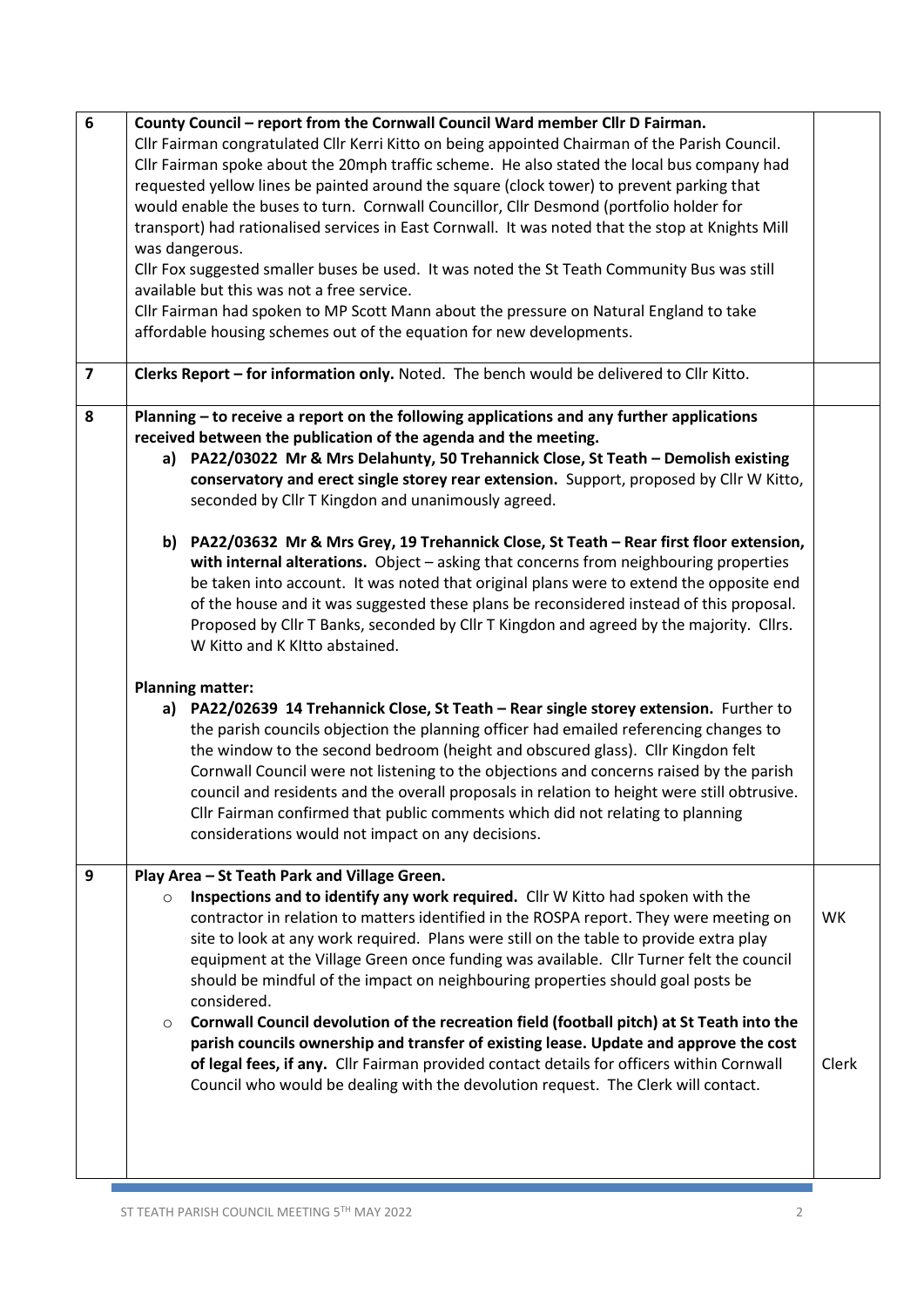| 10 | Finance / Staffing:                                                                                                                                                                                                                                                                                                                                                                                                                                                                                                                                                                                                           |                    |
|----|-------------------------------------------------------------------------------------------------------------------------------------------------------------------------------------------------------------------------------------------------------------------------------------------------------------------------------------------------------------------------------------------------------------------------------------------------------------------------------------------------------------------------------------------------------------------------------------------------------------------------------|--------------------|
|    | a) To approve the payment of accounts as circulated. Cllr Kingdon had verified the<br>payments presented. It was proposed by Cllr T Kingdon, seconded by Cllr N Turner and<br>unanimously agreed the payments be made. The Clerk will provide the budget sheet<br>each month.                                                                                                                                                                                                                                                                                                                                                 | Clerk              |
|    | b) Appointment of an auditor for the 2021/2022 accounts. It was proposed by Cllr N<br>Tunrer, seconded by Cllr T Kingdon and unanimously agreed that Mr Tom Imber be<br>asked to look at the requirements of the audit and carry out the work, if he can. Should<br>he not be able to do this work, it was agreed to revert back to the Auditor used in the<br>past.                                                                                                                                                                                                                                                          | BF                 |
|    | To receive and consider the NALC salary award for clerks backdated to 1 <sup>st</sup> April 2021.<br>c)<br>To be discussed in a Closed Session at the end of this meeting.                                                                                                                                                                                                                                                                                                                                                                                                                                                    |                    |
| 11 | Correspondence - for information only. Circulated and noted.                                                                                                                                                                                                                                                                                                                                                                                                                                                                                                                                                                  |                    |
| 12 | Footpaths - report and update on work required. Way marker discs and stiles. Cllr T Banks<br>confirmed the way marker discs had been received, but the stile kits had not been delivered. A<br>google map provided by a resident did not identify the public rights of way as indicated on the<br>Cornwall Council map. Cllr Fairman suggested the CC map be used. Cllr N Turner offered to<br>print some footpath maps.                                                                                                                                                                                                      | <b>NT</b>          |
|    | The dog faeces around the village footpaths was dsicussed, along with the street lighting<br>provided and how this was managed by Cornwall Council.<br>Cllr B Fox mentioned Dog Poo signs and offered to obtain costs from Atlantic Signs                                                                                                                                                                                                                                                                                                                                                                                     | <b>BF</b>          |
| 13 | Bus Shelter - update on the costs and provision of a bus shelter in North Road. Cllr K Kitto<br>reported that £2,000m had been granted by Cornwall Council for the provision of a bus shelter<br>in North Road. There were no second-hand shelters available from them. Cllr N Turner<br>suggested that a new shelter be purchased if the money was available. Funding applications<br>could be submitted from CIL and the Cornwall Councillor Community Chest Fund. Costs needed<br>to be obtained once the structure had been agreed. Cllr Turner will confirm the type of<br>structure that would be acceptable to Cormac. | Clerk<br><b>NT</b> |
| 14 | St Teath 20mph traffic management scheme - update. Discussed under Item 3 of this meeting.                                                                                                                                                                                                                                                                                                                                                                                                                                                                                                                                    |                    |
| 15 | Neighbourhood Development Plan - update from Cllrs. B Fox and K Kitto. Cllr B Fox reported<br>that the collating of information from the 138 replies had now been completed, mentioning the<br>age of people that had responded, and those who had been long term residents. A report will<br>now be written and taken back to the NDP Group. A public meeting will then be held. The<br>proposed development plan can then be submitted to Cornwall Council. Training to identify land<br>use and building lines will be obtained.                                                                                           |                    |
| 16 | Parish Council Website - alternative options for a website provider. Cllr B Fox offered to speak<br>to the guy who developed the website for the Neighbourhood Plan. Cllr T Banks mentioned an<br>alternative website provider. The Clerk will look at the website licence.                                                                                                                                                                                                                                                                                                                                                   | <b>BF</b><br>Clerk |
| 17 | St Teath Sewage Treatment - condition and discharge. Response from SWWA and Cornwall<br>Council. Item deferred until the next meeting. The Clerk will write to SWWA and the<br>Environmental Protection Team at Cornwall Council.                                                                                                                                                                                                                                                                                                                                                                                             | Clerk              |